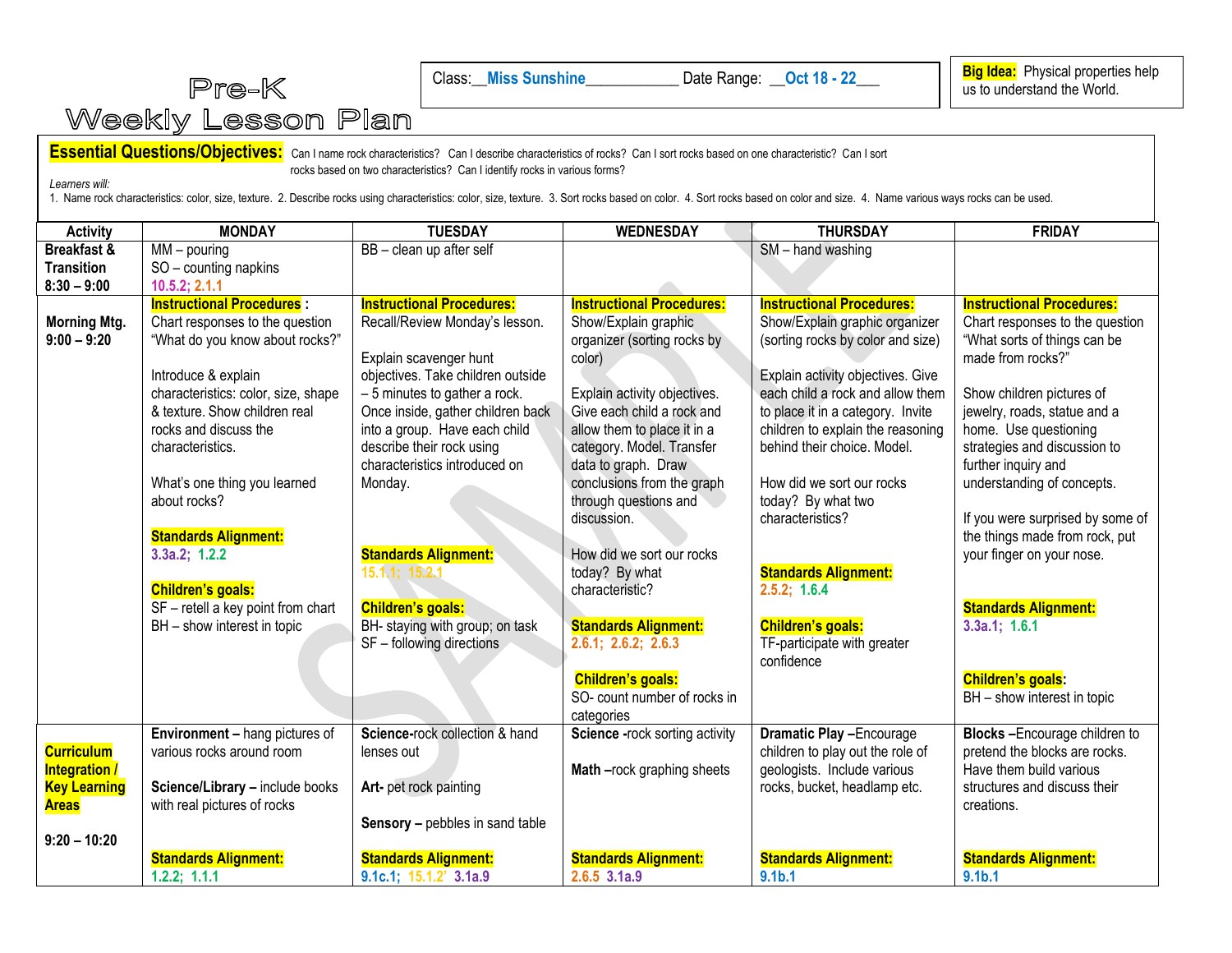|                                                              | <b>Children's goals</b><br>LO - engage in reading during<br>free play                                                                                                                                                                                                                                                                                                                                          | <b>Children's goals</b><br>BH - use senses to explore rocks                                                                                                                                                                                                                                                                                                                                                            | <b>Children's goals</b><br>BO - sort rocks by color                                                                                                                                                                                                                                                                                                                                                             | <b>Children's goals</b><br>SF - Act out role of geologist<br>with assistance                                                                                                                                                                                                                                                                                                | <b>Children's goals</b><br>JM - use rock props and<br>imagination to create                                                                                                                                                                                                                                                                                                                                                                |
|--------------------------------------------------------------|----------------------------------------------------------------------------------------------------------------------------------------------------------------------------------------------------------------------------------------------------------------------------------------------------------------------------------------------------------------------------------------------------------------|------------------------------------------------------------------------------------------------------------------------------------------------------------------------------------------------------------------------------------------------------------------------------------------------------------------------------------------------------------------------------------------------------------------------|-----------------------------------------------------------------------------------------------------------------------------------------------------------------------------------------------------------------------------------------------------------------------------------------------------------------------------------------------------------------------------------------------------------------|-----------------------------------------------------------------------------------------------------------------------------------------------------------------------------------------------------------------------------------------------------------------------------------------------------------------------------------------------------------------------------|--------------------------------------------------------------------------------------------------------------------------------------------------------------------------------------------------------------------------------------------------------------------------------------------------------------------------------------------------------------------------------------------------------------------------------------------|
| Small group<br>10:20-10:40<br><b>Transition</b>              | <b>Instructional Procedures:</b> Ask<br>children what they already know<br>about rocks and discuss.                                                                                                                                                                                                                                                                                                            | <b>Instructional Procedures:</b><br>Give each child a Ziploc baggie<br>with their name on it and a plastic<br>spoon. Explain activity - outside,                                                                                                                                                                                                                                                                       | <b>Instructional Procedures:</b><br>Recall/Review predictions<br>from Tuesday.                                                                                                                                                                                                                                                                                                                                  | <b>Instructional Procedures</b><br>Chart "What would rock candy<br>look like?"                                                                                                                                                                                                                                                                                              | <b>Instructional Procedures</b><br>Recall/Review chart from<br>Thursday.                                                                                                                                                                                                                                                                                                                                                                   |
| $10:4 - 10:50$                                               | Place a variety of rocks on table<br>with hand lenses. Encourage<br>children to examine the rocks,<br>paying close attention to color,<br>size, texture and shape. Discuss<br>observations, similarities, and<br>differences.<br>Did you learn anything new about<br>rocks?<br><b>Standards Alignment:</b><br>9.1a.9; 1.6.1; 1.6.3<br><b>Children's goals:</b><br>BH - stay on task<br>SF - cooperate w/ peers | children are to collect a sampling<br>of what lies under a rock using<br>their plastic spoon.<br>Record children's predictions to:<br>What will we find under a rock?<br>Take children outside for 5<br>minutes to gather sampling. Once<br>inside, collect bags and store for<br>tomorrow's small group.<br><b>Standards Alignment:</b><br>3.1a.9; 3.3a.6; 25.2.2<br><b>Children's goals:</b><br>BH - staying on task | Have children empty contents<br>of baggies and discuss<br>observations. Allow children<br>to explore further using hand<br>lenses. Are there any<br>observable differences using<br>the hand lenses vs. just the<br>eye? Discuss.<br>What sorts of things did we<br>find under a rock?<br><b>Standards Alignment:</b><br>3.1a.9; 3.3a.2<br><b>Children's goals:</b><br>SF - ask questions about<br>observations | Discuss and use questioning<br>strategies to further inquiry.<br>Have children help make rock<br>candy using recipe. Engage in<br>discussion and questioning<br>throughout.<br>Carefully set aside for<br>observation and eating during<br>Friday's small group.<br><b>Standards Alignment:</b><br>2.3.6 15.1.2<br><b>Children's goals:</b><br>MM - participate in stirring | Observe the rock candy and<br>discuss. Engage children in<br>predictions about taste and<br>discuss. Have children eat the<br>candy and talk about its taste<br>Use as an opportunity to talk<br>about healthy vs. unhealthy food<br>choices.<br>Give me a thumbs up, if you like<br>the way rock candy tastes.<br><b>Standards Alignment:</b><br>3.1a.9; 10.1-3.4<br><b>Children's goals:</b><br>KB - Recall prediction from<br>yesterday |
| <b>Gross Motor</b><br>10:50-11:30                            | Hopscotch using rock as marker                                                                                                                                                                                                                                                                                                                                                                                 | Bag O' Balls outside                                                                                                                                                                                                                                                                                                                                                                                                   | Obstacle course                                                                                                                                                                                                                                                                                                                                                                                                 | Red light, Green light                                                                                                                                                                                                                                                                                                                                                      | Tri-cycles and helmets out                                                                                                                                                                                                                                                                                                                                                                                                                 |
| <b>Transition</b><br>11:30-11:40                             | <b>Standards Alignment:</b><br>10.4.3                                                                                                                                                                                                                                                                                                                                                                          | <b>Standards Alignment:</b><br>10.4.1                                                                                                                                                                                                                                                                                                                                                                                  | <b>Standards Alignment:</b><br>10.4.3 25.4.2                                                                                                                                                                                                                                                                                                                                                                    | <b>Standards Alignment:</b><br>10.4.1                                                                                                                                                                                                                                                                                                                                       | <b>Standards Alignment:</b><br>10.4.1                                                                                                                                                                                                                                                                                                                                                                                                      |
|                                                              | Children's goals<br>KB - balance & coordination                                                                                                                                                                                                                                                                                                                                                                | Children's goals<br>AR - catch a ball                                                                                                                                                                                                                                                                                                                                                                                  | Children's goals<br>MM-participate in movement<br>games                                                                                                                                                                                                                                                                                                                                                         | Children's goals<br>MW - run with control                                                                                                                                                                                                                                                                                                                                   | Children's goals<br>JD - climbing on jungle gym                                                                                                                                                                                                                                                                                                                                                                                            |
| Lunch<br>$11:45 - 12:15$<br><b>Transition</b><br>12:15-12:25 | <b>Standards Alignment:</b><br>$10.1 - 3.2$                                                                                                                                                                                                                                                                                                                                                                    | <b>Standards Alignment:</b><br>25.3.1                                                                                                                                                                                                                                                                                                                                                                                  | <b>Standards Alignment</b><br>10.5.2                                                                                                                                                                                                                                                                                                                                                                            | <b>Standards Alignment:</b><br>25.4.2                                                                                                                                                                                                                                                                                                                                       | <b>Standards Alignment:</b><br>25.2.2                                                                                                                                                                                                                                                                                                                                                                                                      |
|                                                              | <b>Children's goals</b><br>MO- using fork and spoon<br>properly                                                                                                                                                                                                                                                                                                                                                | <b>Children's goals</b><br>MM - eating some of food before<br>drinking all of drink                                                                                                                                                                                                                                                                                                                                    | <b>Children's goals:</b><br>$JD -$ pouring                                                                                                                                                                                                                                                                                                                                                                      | <b>Children's goals</b><br>MM - discussion with peers at<br>table                                                                                                                                                                                                                                                                                                           | <b>Children's goals:</b><br>MO - using good table manners                                                                                                                                                                                                                                                                                                                                                                                  |
| <b>Story</b><br>$12:25 - 12:40$                              | Rocks by Brenda Parkes<br>Discuss how rocks take various                                                                                                                                                                                                                                                                                                                                                       | Under One Rock by Anthony D.<br>Fredericks                                                                                                                                                                                                                                                                                                                                                                             | Stone Soup by Ann<br><b>McGovern</b>                                                                                                                                                                                                                                                                                                                                                                            | Let's Go Rock Collecting by<br>Roma Gans                                                                                                                                                                                                                                                                                                                                    | Everybody Needs A Rock by<br><b>Byrd Baylor</b>                                                                                                                                                                                                                                                                                                                                                                                            |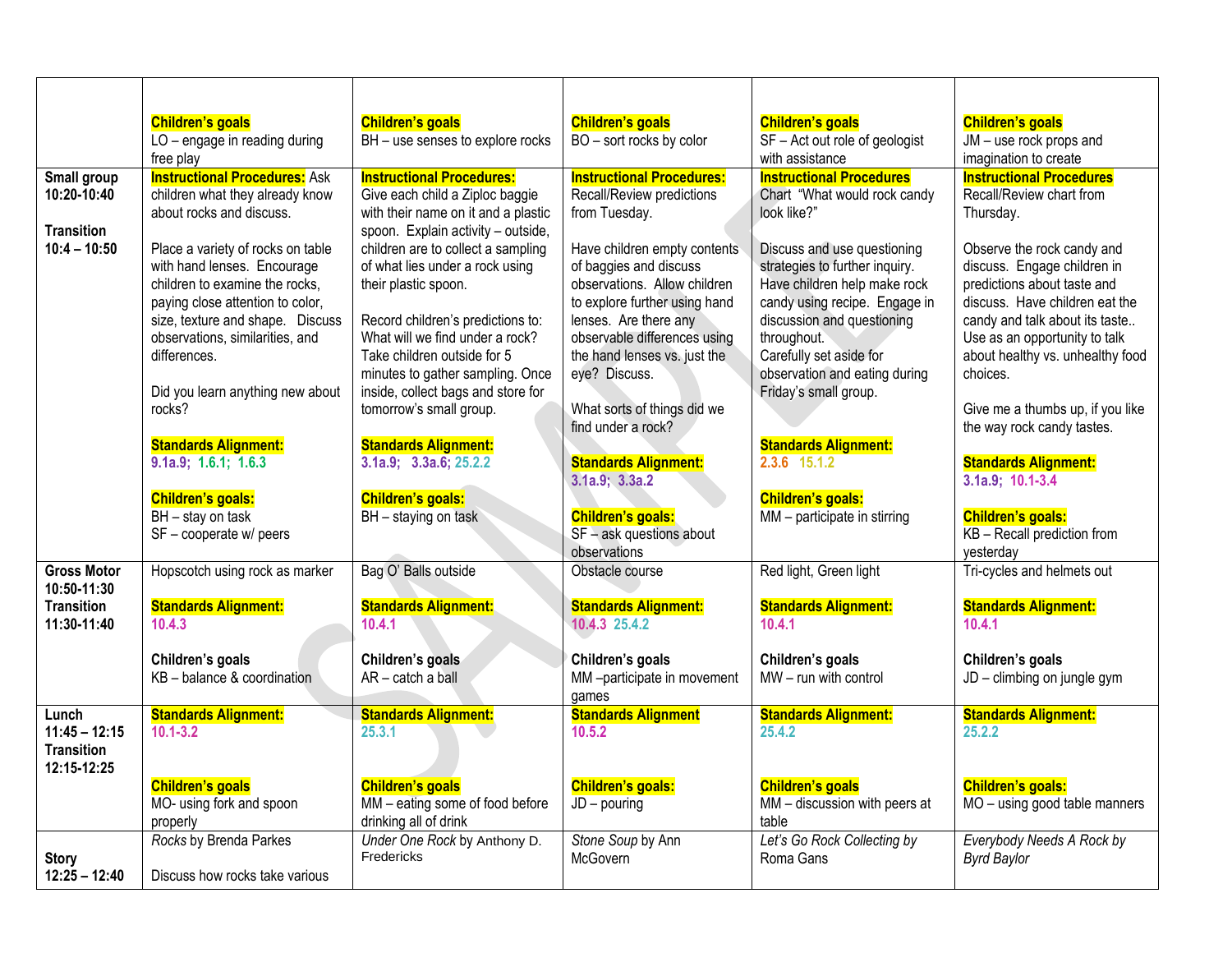|                                                                 | shapes on out in the World.<br><b>Standards Alignment:</b><br>1.2.1; 1.2.3; 1.6.1; 1.6.2<br><b>Children's goals</b><br>BB - answer question relating to<br>story                                                                                        | Talk about items uncovered under<br>rocks from this morning small<br>group.<br><b>Standards Alignment:</b><br>1.6.1; 1.6.2; 1.6.3<br><b>Children's goals</b><br>SF - focused attention during<br>story                                                                               | <b>Standards Alignment:</b><br>$1.6.2$ 3.1a.1<br><b>Children's goals</b><br>TB - recognize difference<br>between living vs. non-living<br>objects                                                                                                                                        | <b>Standards Alignment:</b><br>3.1a.1 1.6.3<br><b>Children's goals</b><br>AR - discuss illustrations                                                                                                          | <b>Standards Alignment:</b><br>1.6.1; 1.6.2<br><b>Children's goals</b><br>LO- answer questions related to<br>the story w/ success                                                                                                                                                                         |
|-----------------------------------------------------------------|---------------------------------------------------------------------------------------------------------------------------------------------------------------------------------------------------------------------------------------------------------|--------------------------------------------------------------------------------------------------------------------------------------------------------------------------------------------------------------------------------------------------------------------------------------|------------------------------------------------------------------------------------------------------------------------------------------------------------------------------------------------------------------------------------------------------------------------------------------|---------------------------------------------------------------------------------------------------------------------------------------------------------------------------------------------------------------|-----------------------------------------------------------------------------------------------------------------------------------------------------------------------------------------------------------------------------------------------------------------------------------------------------------|
| Rest<br>12:45-2:15<br><b>Transition</b><br>$2:15 - 2:30$        |                                                                                                                                                                                                                                                         |                                                                                                                                                                                                                                                                                      | ** MM - getting picked up @<br>2 for Dentist appnt.**                                                                                                                                                                                                                                    |                                                                                                                                                                                                               |                                                                                                                                                                                                                                                                                                           |
| <b>Snack</b><br>$2:30-2:50$<br><b>Transition</b><br>2:50-3:00   | <b>Standards Alignment:</b><br>10.5.2; 2.2.4<br><b>Children's goals</b><br>CG - estimation with snack<br>$JD -$ pouring                                                                                                                                 | <b>Standards Alignment:</b><br>2.1.1<br><b>Children's goals</b><br>$SF - count$ napkins while passing<br>them out                                                                                                                                                                    | <b>Standards Alignment:</b><br>1.6.1<br><b>Children's goals</b><br>BH - Participate in discussion<br>at the table                                                                                                                                                                        | <b>Standards Alignment:</b><br>25.3.1<br><b>Children's goals</b><br>CG - cleaning tables after                                                                                                                | <b>Standards Alignment:</b><br>10.5.2<br><b>Children's goals</b><br>JD - pouring                                                                                                                                                                                                                          |
| <b>Afternoon Mtg</b><br>$3:00 - 3:15$                           | <b>Instructional Procedures</b><br>Play "hot potato" (using rock)<br>cooperatively w/ friends.<br>Encourage children to practice<br>self regulation when it is their<br>turn to be out<br><b>Standards Alignment:</b><br>25.4.1; 25.2.1; 25.2.2; 9.1b.2 | <b>Instructional Procedures</b><br>Children will bring pet rocks to<br>circle<br>Go around the circle and have the<br>children share the name they<br>gave their pet rock and why they<br>named it so.<br>Chart responses.<br><b>Standards Alignment:</b><br>$1.6.1$ $1.6.2$ $1.6.4$ | <b>Instructional Procedures</b><br>Rock hunt in the classroom<br>Children will be given $3 - 5$<br>minutes to locate one rock in<br>the classroom and bring it<br>back to the circle.<br>Children will describe their<br>rocks<br><b>Standards Alignment:</b><br>$1.6.1$ $1.6.2$ $1.6.4$ | <b>Instructional Procedures</b><br>Classroom visitor:<br>Linda Supine from Environment<br>and Ecology Department will<br>come in and talk to children<br>about rocks.<br><b>Standards Alignment:</b><br>1.6.2 | <b>Instructional Procedures</b><br>Have children reach their hand<br>inside of a feely box.<br>Using only the sense of touch,<br>describe its size, weight and<br>shape.<br>Children can then pull the rock<br>out and see how close their<br>descriptions were.<br><b>Standards Alignment:</b><br>3.1a.9 |
|                                                                 | <b>Children's goals</b><br>MO - self regulation                                                                                                                                                                                                         | <b>Children's goals</b><br>TT - contribute to class<br>discussion                                                                                                                                                                                                                    | <b>Children's goals</b><br>BB - following 2 step<br>directions                                                                                                                                                                                                                           | <b>Children's goals</b><br>CG - Ask questions related to<br>topic                                                                                                                                             | <b>Children's goals</b><br>JD - participating in a new<br>activity                                                                                                                                                                                                                                        |
| <b>Curriculum</b><br><b>Integration/</b><br><b>Key Learning</b> | Art - put out writing blocks                                                                                                                                                                                                                            | Sensory - pebbles in sand table                                                                                                                                                                                                                                                      | Language-Encourage<br>children to draw contents of<br>baggie from small group.                                                                                                                                                                                                           | Science - Samplings from<br>Tuesday small group out for<br>independent exploration using                                                                                                                      | Blocks-Encourage children to<br>pretend the blocks are rocks.<br>Have them build various                                                                                                                                                                                                                  |